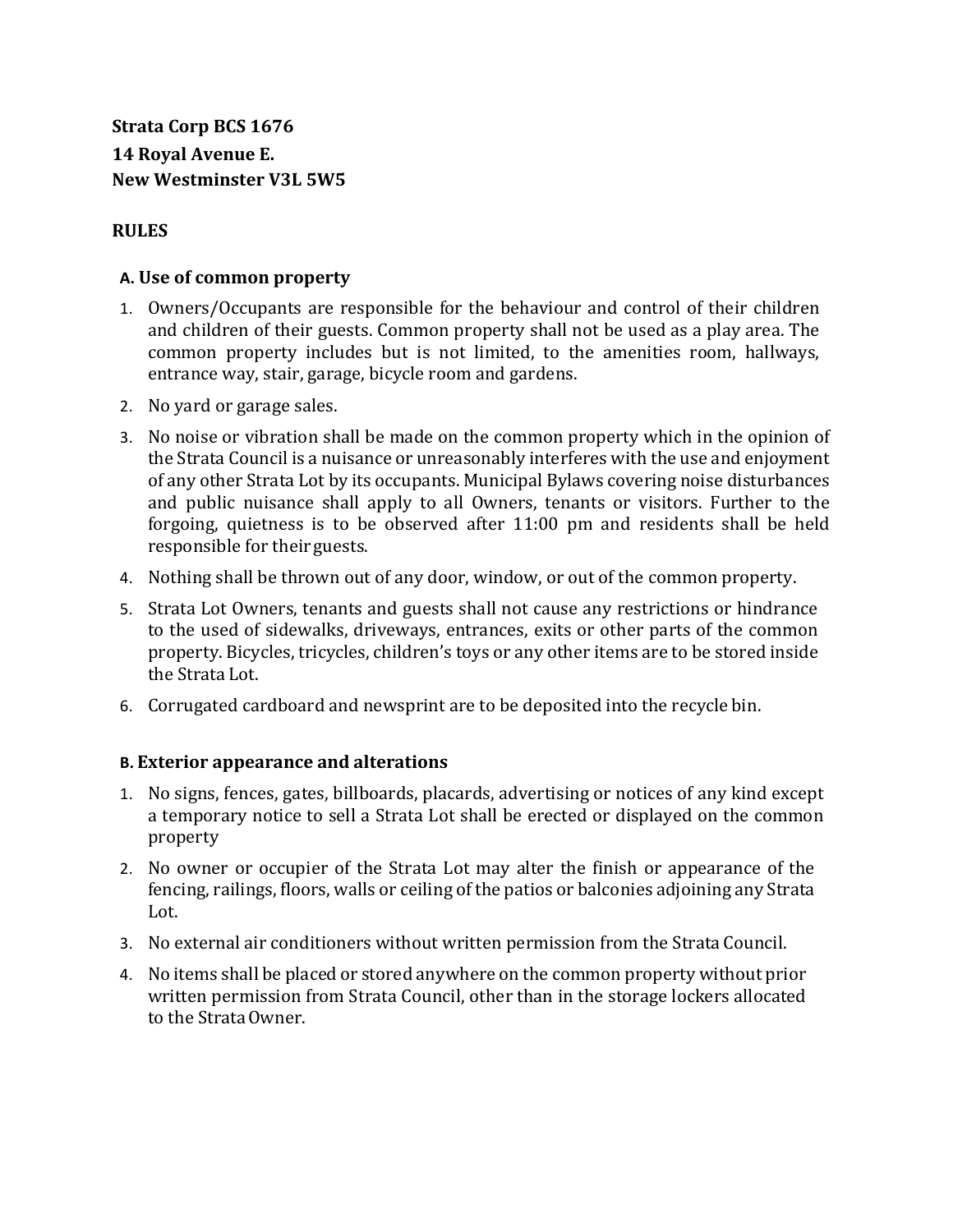## **C. Pets, Animals**

- 1. No live animals may be kept at any Strata Lot, other than the following:
	- a. Fish (see rule B2)
	- b. Up to two (2) caged birds
	- c. One (1) cat or one (1) dog
	- d. Caged hamsters or gerbils to a maximum of two in total
	- e. No reptiles of any kind

All First Time Purchasers from the Developer are grand fathered into this rule.

- 2. The Strata Council shall establish a register of pets existing in the building, identifying each pet that may be lawfully kept, its owner, and the Strata Lot in which the pet(s) reside. The owners of each pet shall cause his/her pet to be registered in the Strata Council register within fourteen (14) days of receipt of the pet. This is implemented to enable a possibility of rescuing the pet in case of fire or emergency.
- 3. No animals or pets of any kind may be left unattended in a Strata Lot for a period exceeding twenty-four (24) hours.
- 4. Any Owner, who keeps a pet which proves to be a nuisance, whether on the Strata Lot or common property, will be ordered in writing by the Strata Council to control the pet and to eliminate the nuisance. In the event that the Owner fails to control the pet after the receipt of one warning, a second warning notice will be given by the Strata Council ordering the removal of the animal permanently from the Strata Lot. If the owner fails to comply within seven (7) days of receiving thesecond written notice, he/she will be fined fifty dollars (\$50.00) per week during which the offending pet continues to occupy the premises.
- 5. All pets inside the boundaries of the common property must be controlled as to prevent fouling of the common property. Any damage caused by the fouling of the common property will be repaired at the owner's expense. All excrement deposited on the common property by pets must be removed by the pet's owner.
- 6. No Strata Lot Owner or guest will permit a registered animal to travel or walk on any common area of the Strata Plan or within the boundaries of Victoria Hill unless controlled by a leash of six (6) feet or less.
- 7. Visitors and/or guests are not allowed to bring animals or pets of any kinds into a Strata Lot or the common property, other than those animals or pets as defined in rule C 1a-e.

# **D.Parking**

1. Only vehicles with current registration and insurance in force shall be allowed in the parking areas. Each Strata Owner will provide the Strata Council with the license number of all vehicles for emergency purposes and insurance issues. All vehicles in the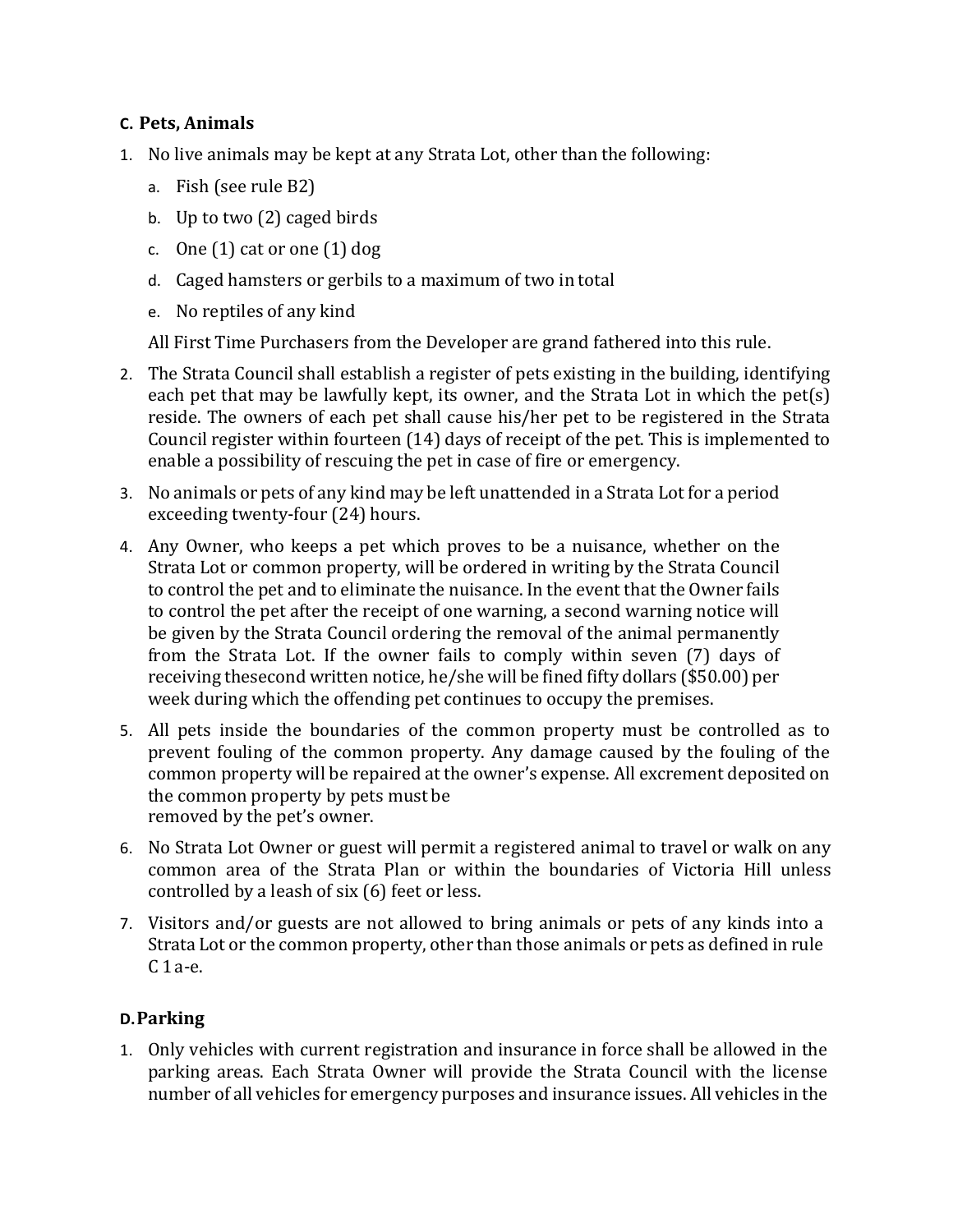secured parking area within the underground parkade must have a Victoria Hill Parking Decal as provided by the Strata Council or its representatives. Residents with more than one parking stall must obtain a decal for each stall. The decal must be placed on the windshield behind the rear view mirror inside the vehicle. The onus is on the resident to ensure the decal is clearly visible from the outside.

- 2. Derelict or inoperative motor vehicles shall not be stored on common property. Violation of this rule may result in impoundment of the offending vehicle, with all costs incidental to such impoundment being the responsibility of the vehicle owner.
- 3. Occupants shall park their vehicle(s) only in spaces assigned to them in their purchase agreement, as the case may be. Violation of this rule may result in impoundment of the offending vehicle, with all costs incidental to such impoundment being the responsibility of the vehicle owner.
- 4. No one shall park, or leave unattended, or cause to be parked or left unattended, any vehicle in such a position that it interferes or infringes upon other parking spaces. Nor shall a vehicle be parked in any way that it blocks or infringes on access lanes, fire zones, or no parking zones. Violation of this rule may result in impoundment of the offending vehicle, with all costs incidental to such impoundment being the responsibility of the vehicle owner.
- 5. Vehicles may only be washed in the designated car wash area in a way not to cause a nuisance to neighbours. Persons washing vehicles must hose away all dirt.
- 6. Vehicles dripping oil, gasoline or any other vehicle fluids will be prohibited from parking until repaired. Owners of vehicles causing staining from such fluids shall, when notified by the Strata Council, clean up all areas affected. Failure to do so within seven (7) days of receipt of this notification shall result in the Strata Council cleaning and repairing the areas with all costs incidental to the cleanup to be charged to the vehicle owner.
- 7. All parking areas are common property and may not be altered or defaced in any way.
- 8. The maximum speed limit on all parking areas and driveways is ten (10) km perhour.
- 9. No propane tanks or propane powered vehicles permitted in parking area.
- 10. Guests or visitors are not allowed to park cars or other vehicles on any part of the common property, other than in designated visitor parking. These vehicles must display a "visitor's pass". Violation of this rule may result in impoundment of the offending vehicle, with all costs incidental to such impoundment being the responsibility of the vehicle owner. Visitor parking stalls are for short term use only. Maximum length of visitor parking is 5 days, regardless of whether the visitor's vehicle has been moved during that time. Owners requiring an extended visitor parking pass for visitors staying longer than the 5 day maximum, must contact the head of the Security Committee or a Council Member through the Victoria Hill Website at [www.14Victoriahill.com](http://www.14victoriahill.com/)
- 11. No major repairs or adjustments to automobiles shall be carried out on the common property. This restriction applies to but is not limited to, oil changes, coolant changes and transmissionservices.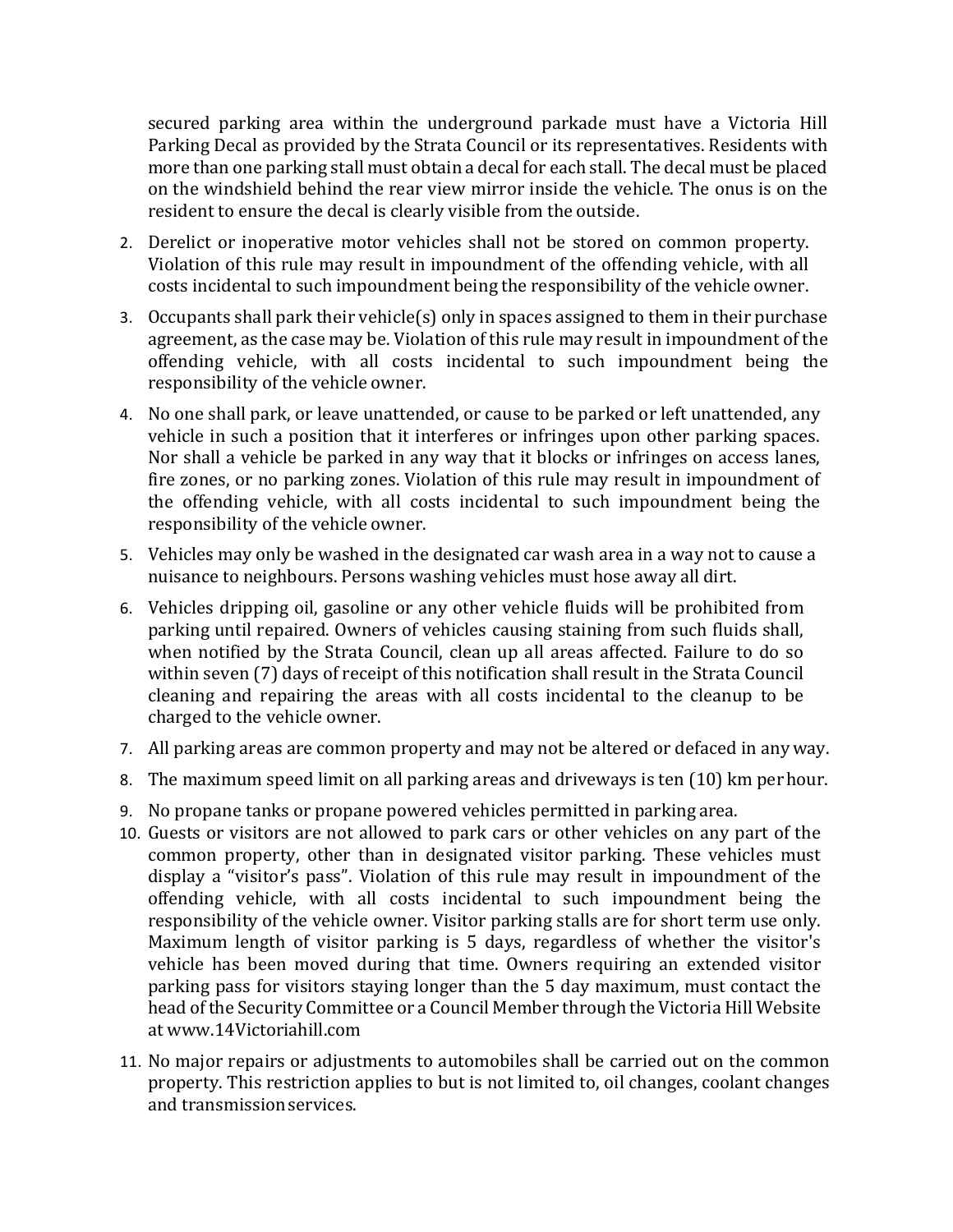12. Failure to comply with these rules will result in the vehicle being towed at the violator's expense.

### **E. Damages to property, insurance deductible charge back**

1. An owner shall not cause damage to trees, plants, bushed flowers or lawns and shall not place chairs, tables or other objects on the lawns and grounds so as to damage them or to prevent growth or interfere with the cutting of the lawns or the maintenance of the ground generally.

### **F. Use of common property**

#### *Recreational Facilities*

- 1. The use of any recreational facility is subject to rules and regulations that will be established by the Strata Council from time to time.
- 2. Any damage caused to the recreation equipment/facilities by an owner or their tenants or their guests shall be repaired by the Strata Corporation and charged to the Strata LotOwner.
- 3. The Strata Council may, at its discretion, grant exclusive use of any recreational facility to any Owner or Occupant in the building pursuant to rules, regulations and fee schedules that will be established by the Strata Council from time to time.
- 4. Violation of the rules and times for use of the recreational facilities may result in restrictions of future use by the violators.
- 5. A \$250.00 damage deposit will be required of any Owner who wished to reserve a recreational facility for a private party or function. The deposit will be returned upon verification of the undamaged condition of the facility and return of keys.

## *Elevators*

1. It is the responsibility of the owner to ensure that all moves in or out by the owner or resident conform to the regulations as established by the Strata Council from time to time. Owners shall pay a refundable deposit of \$500 toward the cost of any damage caused to the common property incurred when moving either in or out, or when moving pieces of furniture or other heavy objects into or out of aunit.

a. To prevent damage to the elevators, safety blankets will be installed by the building manager or designate. The building manager requires at least 7 days advance notice.

b. Moves into or out of a strata lot must be coordinated with the manager of the building at least 7 days in advance. The owner or tenant will be subject to a movein/move-out fee of \$300, to be paid upon moving in to the strata lot, on or before the due date of the next monthly strata fees.

2. Our elevators are equipped with a telephone and an alarm button, which are to be used in emergencies only. When these buttons are pressed, an operator responds. If there is no answer to their request, the Elevator Monitoring Service is mandated by law to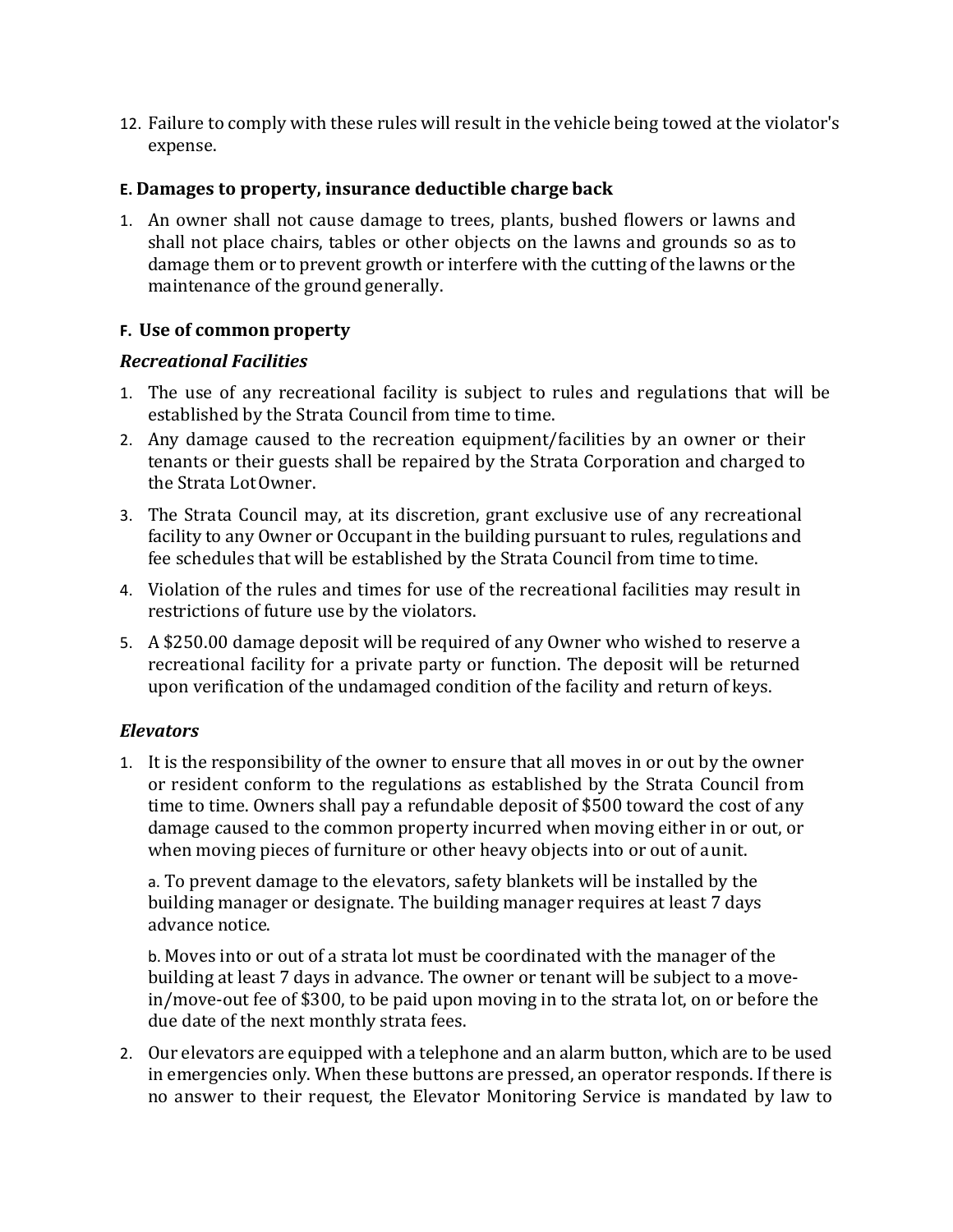investigate the call, which means a Technician is dispatched to the building to check on the Emergency call. If this is deemed a false alarm we are charged for the call out, and in turn Strata will hold the owner who abused the system responsible for the charge, and they shall also be subject to a fine.

- 3. The elevator wall protection pads shall be used moving furniture or large objects in the elevator.
- 4. Elevator must be reserved with the Strata Council for moves in or out. Exclusive use will be limited to three (3) hours at a time.

## *Other Common Property*

- 1. No Owner shall go on, or otherwise use, or permit any person to go on any roof.
- 2. No Owner shall remove or be permitted to remove any of the trees, plants or shrubs.
- 3. Patio and balcony areas allocated for the exclusive use of Owners shall not be used for storage of any items or materials such as freezers, work benches, cardboard cartons, bicycles, household appliances, garbage or other refuse.
- 4. Christmas lights and decorations are permitted during the period of November 14 through February 8 only.

#### **G. Security**

- 1. Each owner shall keep the plumbing and water system and the sewers and drains, which service the building, on his/her Strata Lot, as well as the Strata Lots of other Owners, open and free from obstruction. Any damage to any of the aforesaid caused by the wrongful act or neglect of any owner or his guest shall be repaired at the expense of such owner.
- 2. No owner/occupant of their guest shall leave open or unlocked any outside door unless they are in constant supervision of that door.
- 3. Owners and residents are responsible for anyone they admit onto or about the common property, inclusive of agents, servants, licensees or invitees.
- 4. No owner, resident or their guest shall let another person into the building by way of the intercom or when entering the building themselves, unless that person is known personally to them. The rule applies particularly to persons claiming to be trades persons or delivery persons, since there is no reason for them to be entering the building unless the person they are calling upon is athome.
- 5. In the event that a FOB is either lost or stolen, the person losing the FOB shall immediately report the loss to a member of the Strata Council, Management Company or Developer as the case may be.
- 6. Owners and residents shall immediately report to the police or a member of the Strata Council any suspicious person(s) they see in or around the strata property.
- 7. Owners and residents shall not duplicate any common area key. Duplicate keys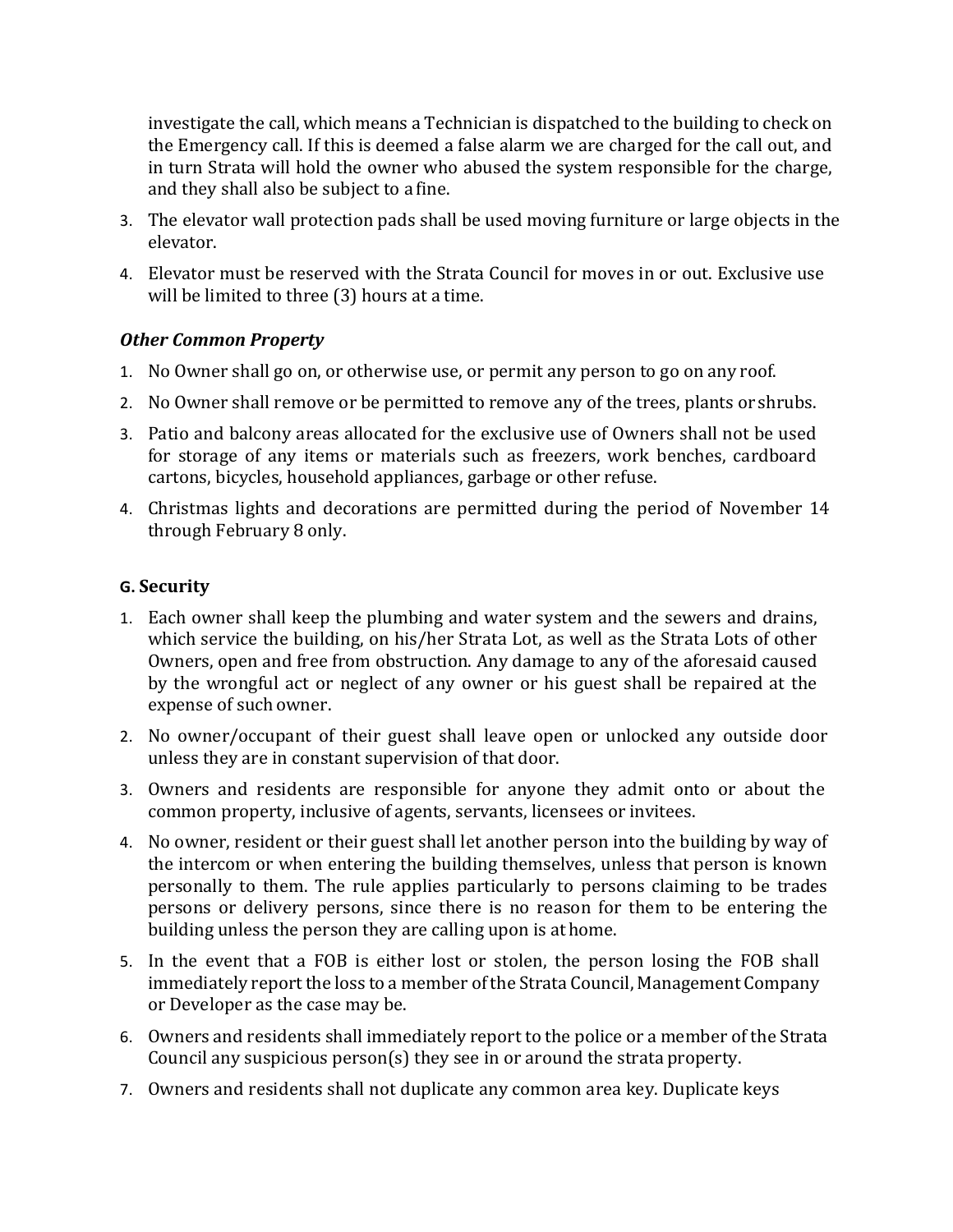may only be obtained through the Strata Council.

8. No lockboxes, either attached to part of the building or freely placed, are permitted. This applies to "real estate" lockboxes as well as lockboxes from service organizations. Any such lockboxes that are found will be removed.